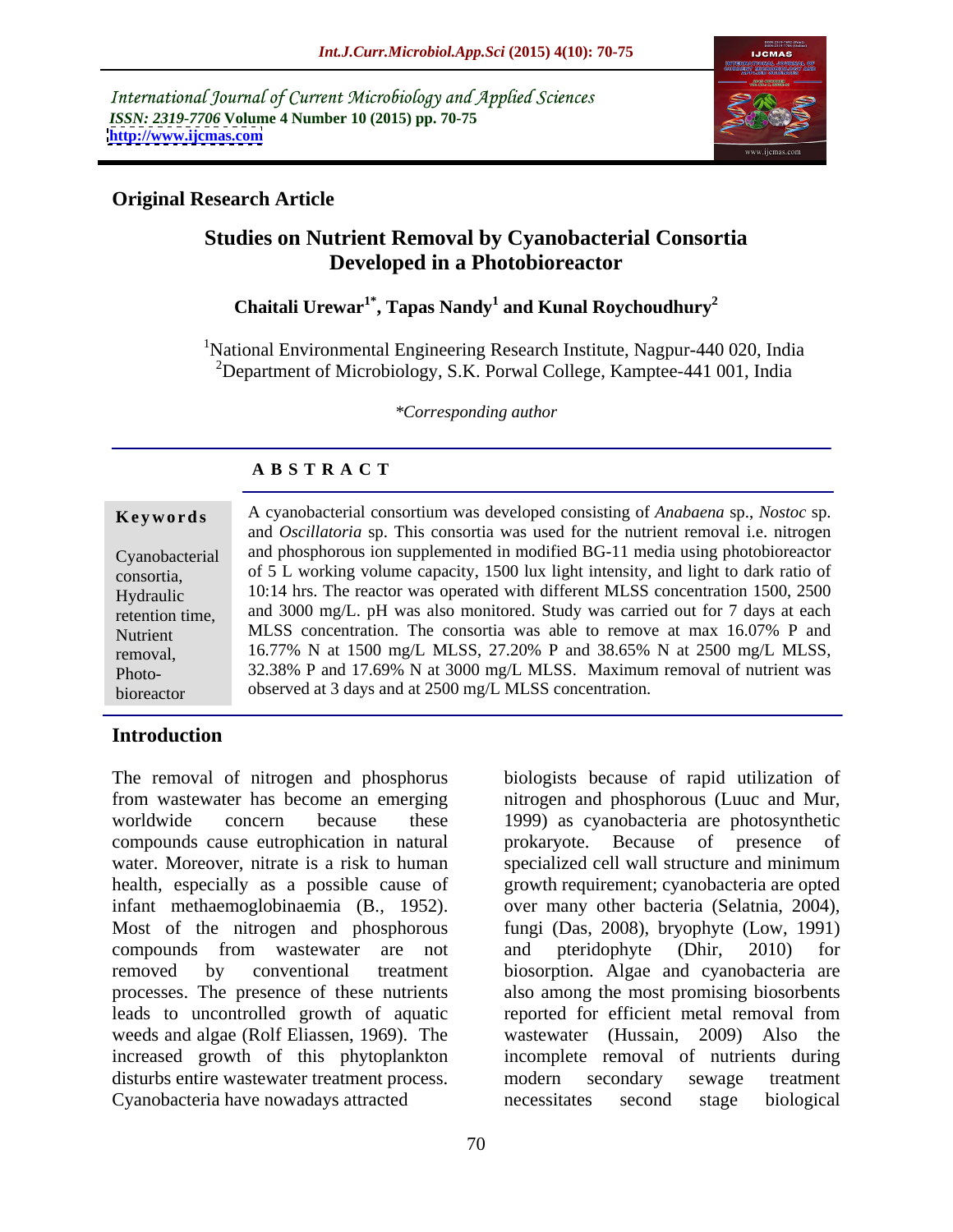treatment (Gates, 1964). Nutrient removal rate in a photobioreactor was studied by retention time. Hydraulic retention time is bioreactors. It is the actual residence time of was provided for gaseous exchange.

In present study three cyanobacterial species even distribution of light. Light intensity are mixed together to form consortia. The was measured by luxmeter (METRAVI fully grown consortia was then studied for  $1330$  and calculated as 1500 lux. phosphorous and nitrogen removal at different MLSS concentration. The mode. hydraulic retention time was then derived.

The wild type species of *Anabaena, Nostoc* vanadomolybdophospheric acid colorimetric and *Oscillatoria* were obtained from method and nitrogen was measured by Department of Botany, RTM Nagpur University, Nagpur. Three pure cultures of cyanobacterial species were cultured and grown together to form mixed consortia. ATCC 616 BG-11 medium was used for cultivation of cyanobacterial pure culture **Nutrient removal study** (Collection, 1992). It was grown in a photobioreactor with working volume capacity of 5.0L and developed in modified concentration of 1500mg/l, 2500mg/l and BG11 medium. The composition of 3000 mg/l (Tables 2–4). At 1500 mg/L modified BG-11 is given in table 1. Temperature was in the range of  $28^{\circ}$ C $-30^{\circ}$ C efficiency was observed on  $3^{\text{rd}}$  day for both under light irradiance of 1500 lux with a nutrients. Similarly at 2500 mg/L MLSS photoperiod of 10:14 h (light: dark). concentration, 27.20% P and 32.36% N reasonaritics (assess the bin this move of the model of the conservation of the conservation of the conservation of the conservation of the conservation of the conservation of the conservation of the conservation of the co

Growth of cyanobacterial consortia was and *chlorophyll a* content as per standard

many investigators whereas only limited Photobioreactor was made up of transparent study has been carried out for hydraulic Perspex material. It is a cylindrical vessel. one of the important parameter in operating working volume was 5 lit. More headspace influent in the reactor system at which Photobioreactor was provided with a maximum target pollutant removal propeller with blades having speed of 30 efficiency is observed. The remember of gentle mixing of contents. Cool Total volume of reactor was 10 lit, whereas was provided for gaseous exchange. white circular tube light was provided for 1330) and calculated as 1500 lux. Photobioreactor was operated in batch mode.

### **Materials and Methods Total Phosphorous and Nitrate Nitrogen estimation**

**Collection and cultivation of** Both influent and effluent samples were **cyanobacteria** filtered by Whatmann filter paper. Phosphorous was measured by trophotometric screening. APHA standard method was followed (APHA, 1992).

### **Results and Discussion**

## **Nutrient removal study**

**Growth Monitoring**  only. At higher MLSS concentration i.e. determined in terms of dry weight i.e. MLSS 14.15% N. pH of effluent was found to be Nutrient removal was studied with sludge MLSS concentration, maximum removal <sup>rd</sup> day for both concentration, 27.20% P and 32.36% N removal efficiency was observed on 3<sup>rd</sup> rd 3000 mg/L removal efficiency was found to be decreased at  $3<sup>rd</sup>$  day i.e. 7.74 % P and  $^{rd}$  day i.e. 7.74 % P and more than 8 in all the three cases.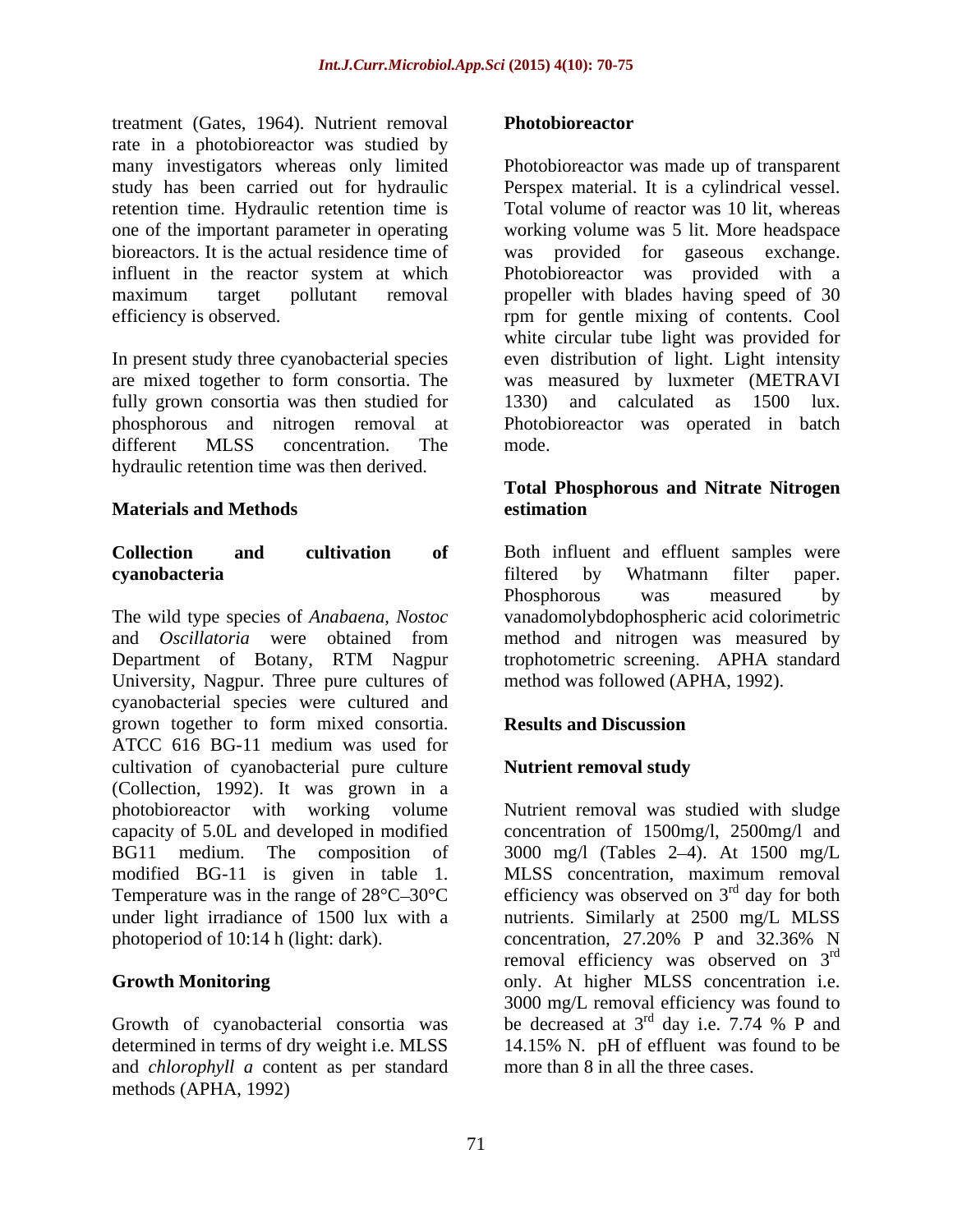| <b>Sr. No.</b>        | <b>Ingredients</b>                    | <b>Quantity</b>     |
|-----------------------|---------------------------------------|---------------------|
|                       | Na <sub>2</sub> CO <sub>3</sub>       | $0.02 \text{ g/L}$  |
| <u>L.</u>             | NaHCO <sub>3</sub>                    | $0.5 \text{ g/L}$   |
|                       | NaNo <sub>3</sub>                     | $0.05 \text{ g/L}$  |
|                       | $K_2HPO_4$                            | $0.04 \text{ g/L}$  |
|                       | $KH_{2}PO_{4}$                        | $0.04 \text{ g/L}$  |
|                       | $MgSO_4.7H_2O$                        | $0.02 \text{ g/L}$  |
|                       | Citric acid                           | $0.006$ g/L         |
| $\circ$ .             | Ferric ammonium citrate               | $0.006 \text{ g/L}$ |
| <u>.</u>              | CaCl <sub>2</sub> .2H <sub>2</sub> O  | $0.02$ g/L          |
| 10.                   | Trace metal solution                  | $1 \text{ ml}$      |
| $-4-4$<br>11.         | Distilled water                       | 1 Litre             |
|                       | <b>Trace Metal Solution</b>           |                     |
| $1^{\circ}$<br>12.    | $H_3BO_3$                             | 2.86g               |
| 12<br>13.             | MnCl <sub>2</sub> .4H <sub>2</sub> O  | 1.81g               |
| $1\,$<br>14.          | ZnSO <sub>4</sub> .7H <sub>2</sub> O  | 0.222g              |
| 15.                   | NaMoO <sub>4</sub> .2H <sub>2</sub> O | 0.39g               |
| 16.                   | CuSO <sub>4</sub> .5H <sub>2</sub> O  | 0.079g              |
| 1 <sub>7</sub><br>1/2 | $Co(NO3)2.6H2O$                       | 49.4mg              |
| 18.                   | Distilled water                       | 1Litre              |

**Table.1** Composition of modified BG 11 medium

**Table.2** Reactor performance of nutrient removal at 1500 mg/L MLSS concentration

|     | <b>Sr.</b> Sample                                                           | $\mathbf{p}$ H | <b>Total P</b> | <b>Total N</b> | R E of P                                                                                                 | <b>RE</b> of N |
|-----|-----------------------------------------------------------------------------|----------------|----------------|----------------|----------------------------------------------------------------------------------------------------------|----------------|
| No. |                                                                             |                | (mg/L)         | (mg/L)         | (%)                                                                                                      | (%)            |
| . . | Inlet                                                                       |                | 15.81          | 15.92          |                                                                                                          |                |
| ∠.  | Outlet                                                                      | 8.80           | 14.12          | 14.70          | 10.69                                                                                                    | 7.66           |
|     | Outlet                                                                      | 9.24           | 13.70          | 16.50          | 13.35                                                                                                    | $-3.64$        |
|     | Outlet                                                                      | 9.45           | 13.27          | 13.32          | 16.07                                                                                                    | 16.33          |
|     | Outlet                                                                      | 996            | 14.12          | 12.25          | 10.69                                                                                                    | 23.05          |
| v.  | Outlet                                                                      | 996            | 14.12          | 12.70          | 10.69                                                                                                    | 20.23          |
|     | Outlet                                                                      | 8.46           | 14.12          | 13.83          | 10.69                                                                                                    | 13.13          |
|     | Outlet                                                                      | 8.86           | 14.12          | 14.23          | 10.69                                                                                                    | 10.62          |
|     |                                                                             |                |                |                | <b>MLSS-1500mg/l</b> ; Chlorophyll- $\overline{3.98}$ mg/l; temperature $26^{\circ}$ C-30 <sup>o</sup> C |                |
|     | <b>RE</b> = Removal Efficiency, <b>P</b> = Phosphorous, <b>N</b> = Nitrogen |                |                |                |                                                                                                          |                |
|     |                                                                             |                |                |                |                                                                                                          |                |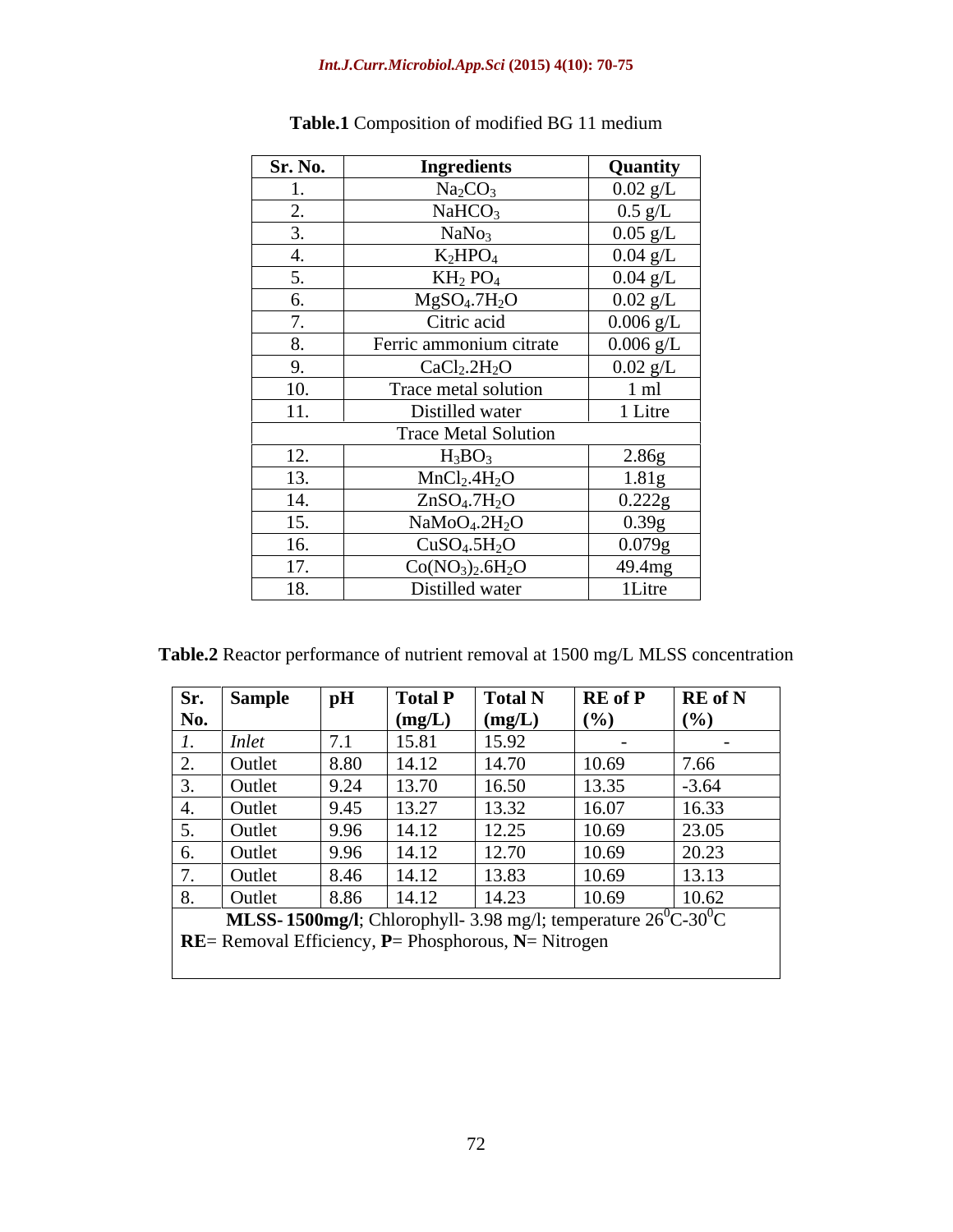| Sr.<br>No.                                                  | Sample       | pH   | <b>fotal P</b><br>(mg/L) | <b>Total N</b><br>(mg/L) | <b>RE</b> of <b>P</b><br>(%)                                              | <b>RE</b> of N<br>$($ %) |
|-------------------------------------------------------------|--------------|------|--------------------------|--------------------------|---------------------------------------------------------------------------|--------------------------|
|                                                             | <i>Inlet</i> | 7.20 | 16.62                    | 15.11                    |                                                                           |                          |
|                                                             | Outle        | 8.93 | 15.1                     | 12.65                    | 9.15                                                                      | 16.28                    |
|                                                             | Outle        | 9.2  | 14.26                    | 10.24                    | 14.20                                                                     | 32.23                    |
|                                                             | Outle        | 8.56 | 12.1                     | 10.22                    | 27.20                                                                     | 32.36                    |
|                                                             | Outle        | 8.66 | 12.9                     | 9.27                     | 22.38                                                                     | 38.65                    |
|                                                             | Outle        | 8.47 | 13.36                    | 9.44                     | 19.61                                                                     | 37.52                    |
|                                                             | Outle        | 8.58 | 13.5                     | 9.34                     | 18.77                                                                     | 38.19                    |
|                                                             | Outle        | 8.76 | 14.2                     | 10.02                    | 14.56                                                                     | 33.69                    |
|                                                             |              |      |                          |                          | <b>MLSS-2560mg/l</b> ; Chlorophyll- 4.02 mg/l; temperature $-30^0C-32^0C$ |                          |
| $\vert$ RE= Removal Efficiency, P= Phosphorous, N= Nitrogen |              |      |                          |                          |                                                                           |                          |

**Table.3** Reactor performance of nutrient removal at 2500 mg/L MLSS concentration

**Table.4** Reactor performance of nutrient removal at 3000 mg/L MLSS concentration

| Sr. |                                                                             | pH   | <b>Total P</b> | <b>Total N</b> | <b>RE</b> of <b>P</b>                                                                       | <b>RE</b> of N |
|-----|-----------------------------------------------------------------------------|------|----------------|----------------|---------------------------------------------------------------------------------------------|----------------|
| No. | Sample                                                                      |      | (mg/L)         | (mg/L)         | (%)                                                                                         | (%)            |
|     | <i>Inlet</i>                                                                | 7.28 | 16.8           | 16.11          |                                                                                             |                |
|     | Outlet                                                                      | 8.93 | 16.2           | 14.62          | 3.57                                                                                        | 9.25           |
|     | Outlet                                                                      | 9.2  | 16.5           | 14.52          | 1.79                                                                                        | 9.87           |
|     | Outlet                                                                      | 8.56 | 15.5           | 13.83          | 7.74                                                                                        | 14.15          |
|     | Outlet                                                                      | 8.66 | 15.82          | 13.26          | 5.83                                                                                        | 17.69          |
|     | Outlet                                                                      | 8.47 | 11.36          | 13.78          | 32.38                                                                                       | 14.46          |
|     | Outlet                                                                      | 8.58 | 12.6           | 14.12          | 25.00                                                                                       | 12.35          |
|     | Outlet                                                                      | 8.76 | 12.63          | 15.2           | 24.82                                                                                       | 5.65           |
|     |                                                                             |      |                |                | <b>MLSS-3000mg/l</b> ; Chlorophyll- 5.2 mg/l; temperature $-30^{\circ}$ C-32 <sup>o</sup> C |                |
|     | <b>RE</b> = Removal Efficiency, <b>P</b> = Phosphorous, <b>N</b> = Nitrogen |      |                |                |                                                                                             |                |

**Figure.1** Nutrient removal study at various MLSS concentration

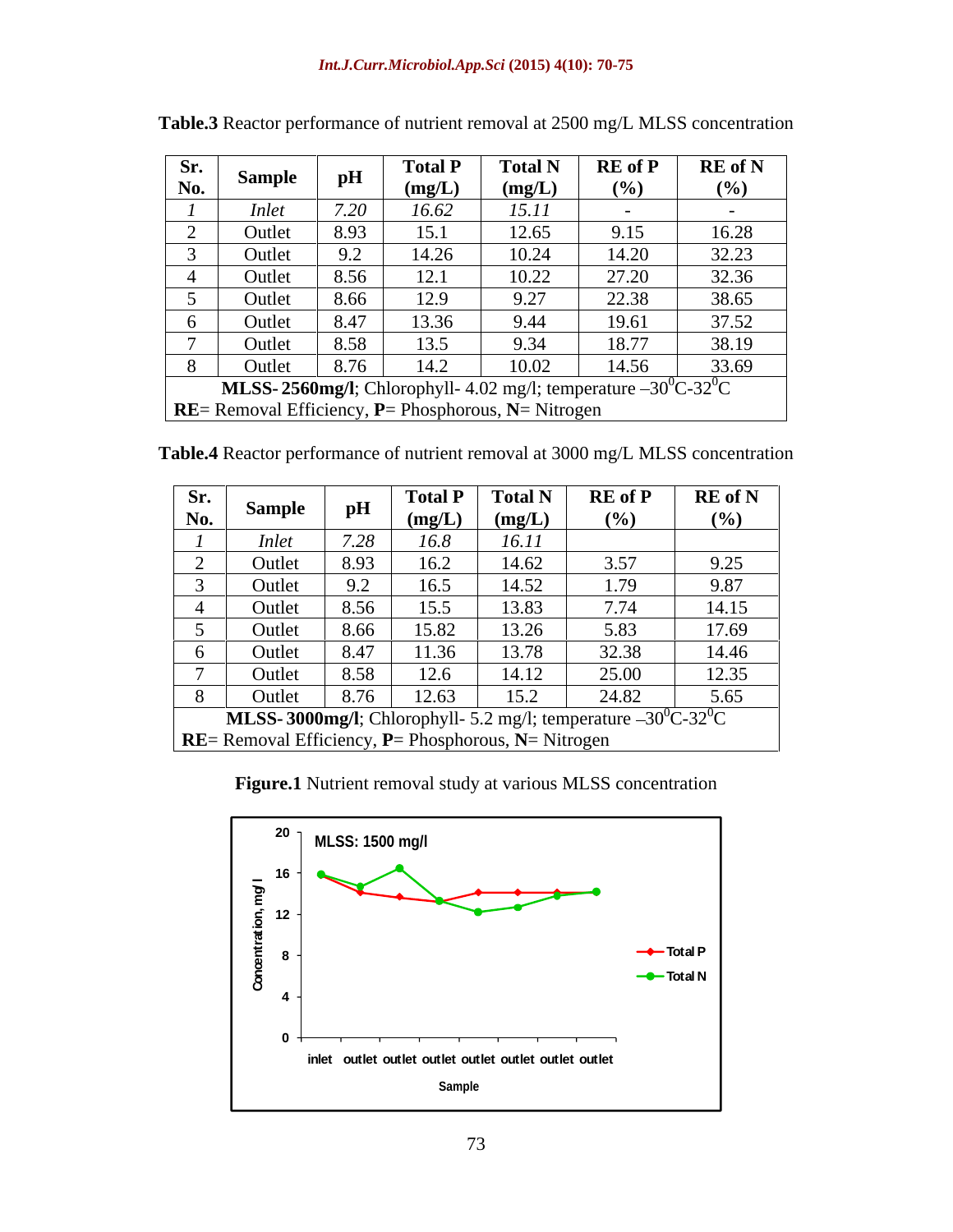

equation:  $2500 \text{ mg/l}$ .

$$
HRT \text{ (days)} = \frac{Void \text{ Volume } (L)}{Flow \text{ Rate } (l/d)}
$$

where flow rate was calculated by measuring the feed flow pumped per unit

cyanobacterial consortia at different sludge concentration for HRT optimization.

The maximum removal of nutrients i.e. phosphate and nitrogen were observed on

**HRT optimization** third and fourth day at various MLSS HRT was determined using following being observed at MLSS concentration of concentration, with the maximum removal  $2500 \text{ mg/l}.$ 

time using peristaltic pump. operation. They have used cyanobacterium Figures 1–3 illustrates the performance of *Plectonema boryanum* and observed Thus, the batch photobioreactor was operated on 3 days HRT. Anand Prakash *et al.* (1999) have similar findings for the total ammonia removal in a 2 L photobioreactor using batch and semi batch modes of *Plectonema boryanum* and observed ammonia removal at 100 mg/L and greater. Kwong-Yu-Chan *et al.* (1979) reported nitrogen and phosphorous removal from sewage effluent with high salinity. They have observed  $86\%$  to  $100\%$  NH<sub>3</sub>-N, 98%